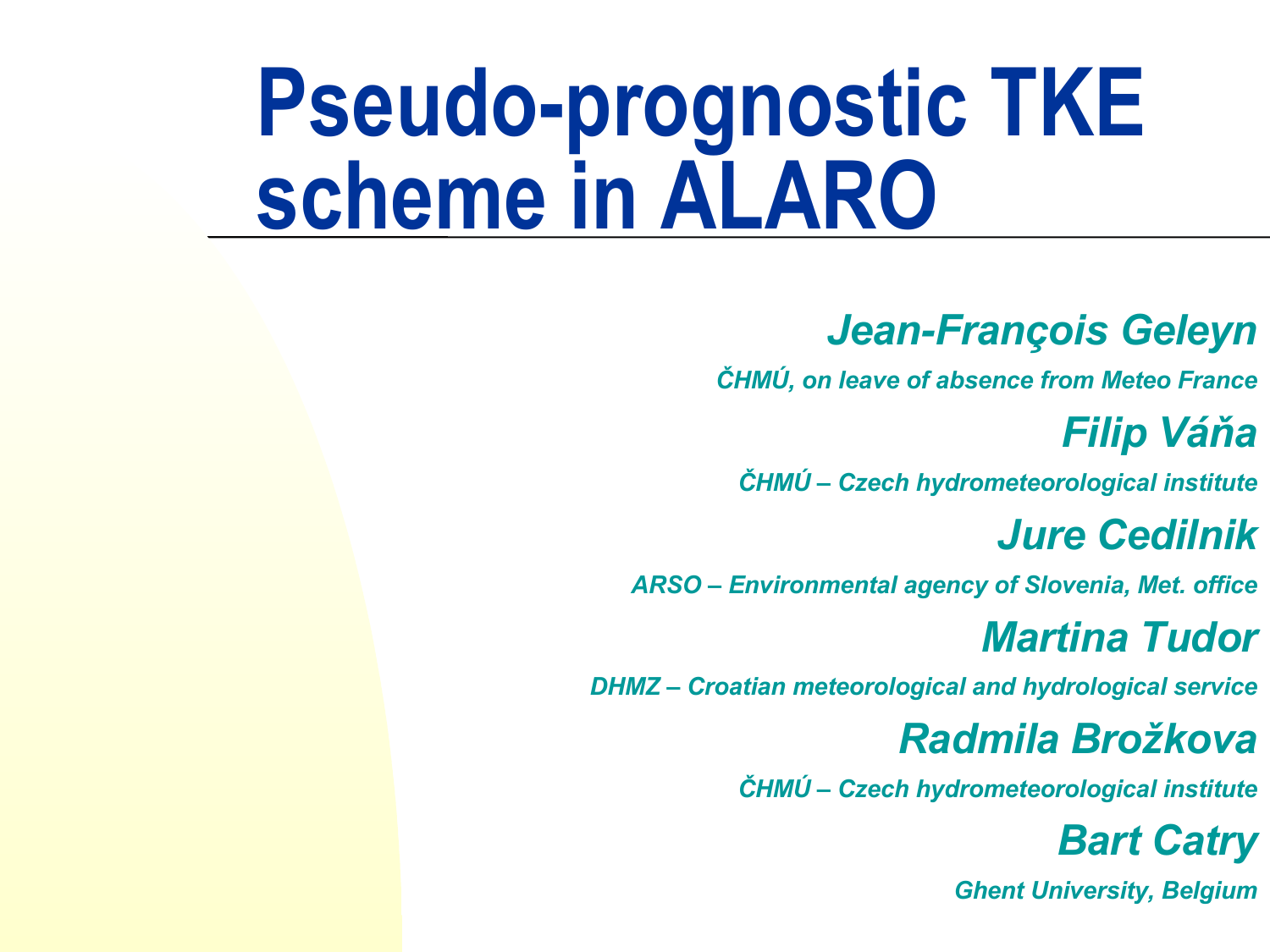### **Outline of the talk**

- TKE: what's in ALADIN
- pTKE: idea
- **F** implementation
- **ALARO results**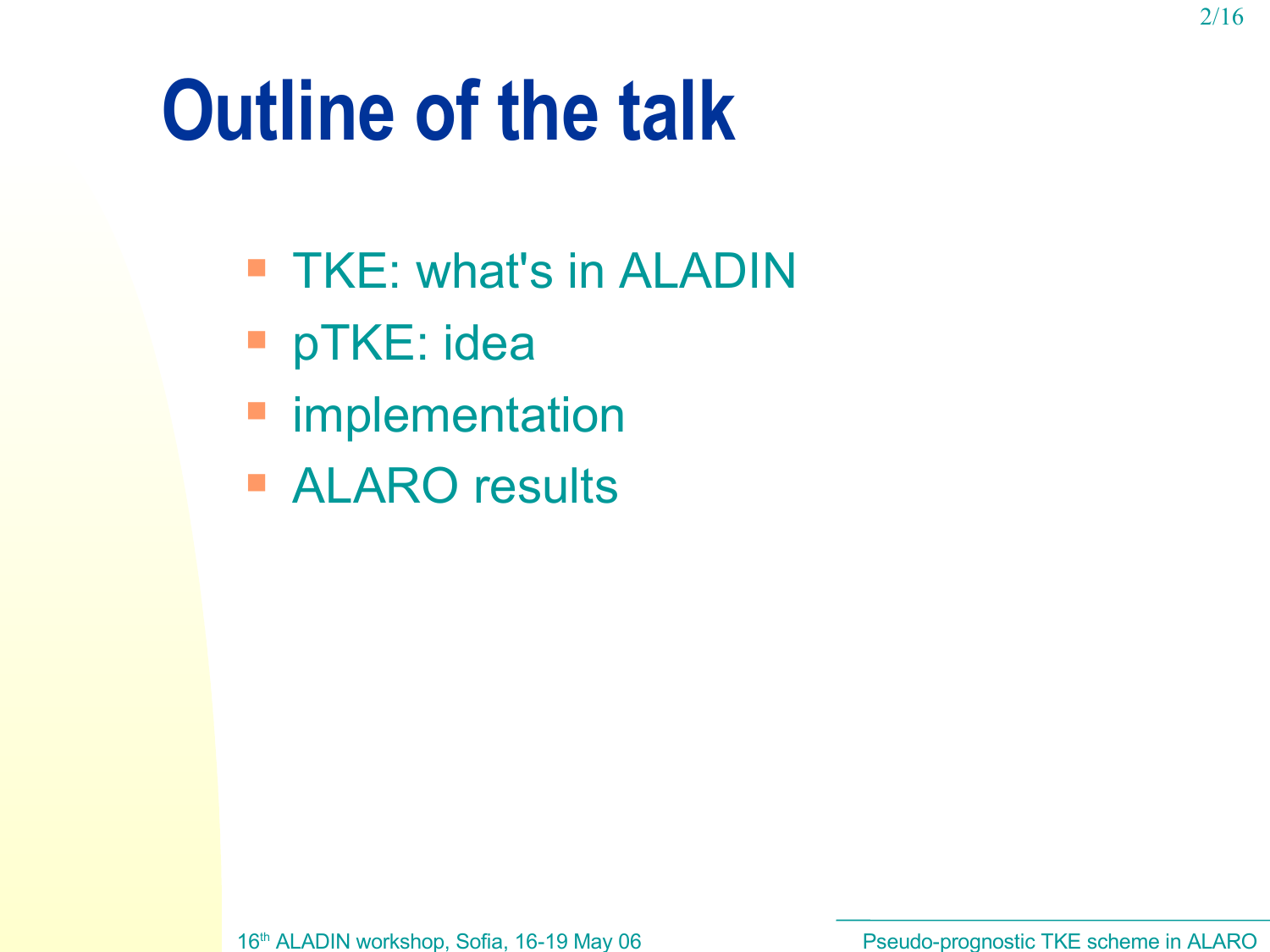# **TKE in ALADIN**

- **Louis type scheme:** 
	- only vertical diffusion
	- diagnosed values for turbulent coefficients
- current scheme is performing well for scales around 10km (we don't want to throw away that!)
- anti-fibrillation treatment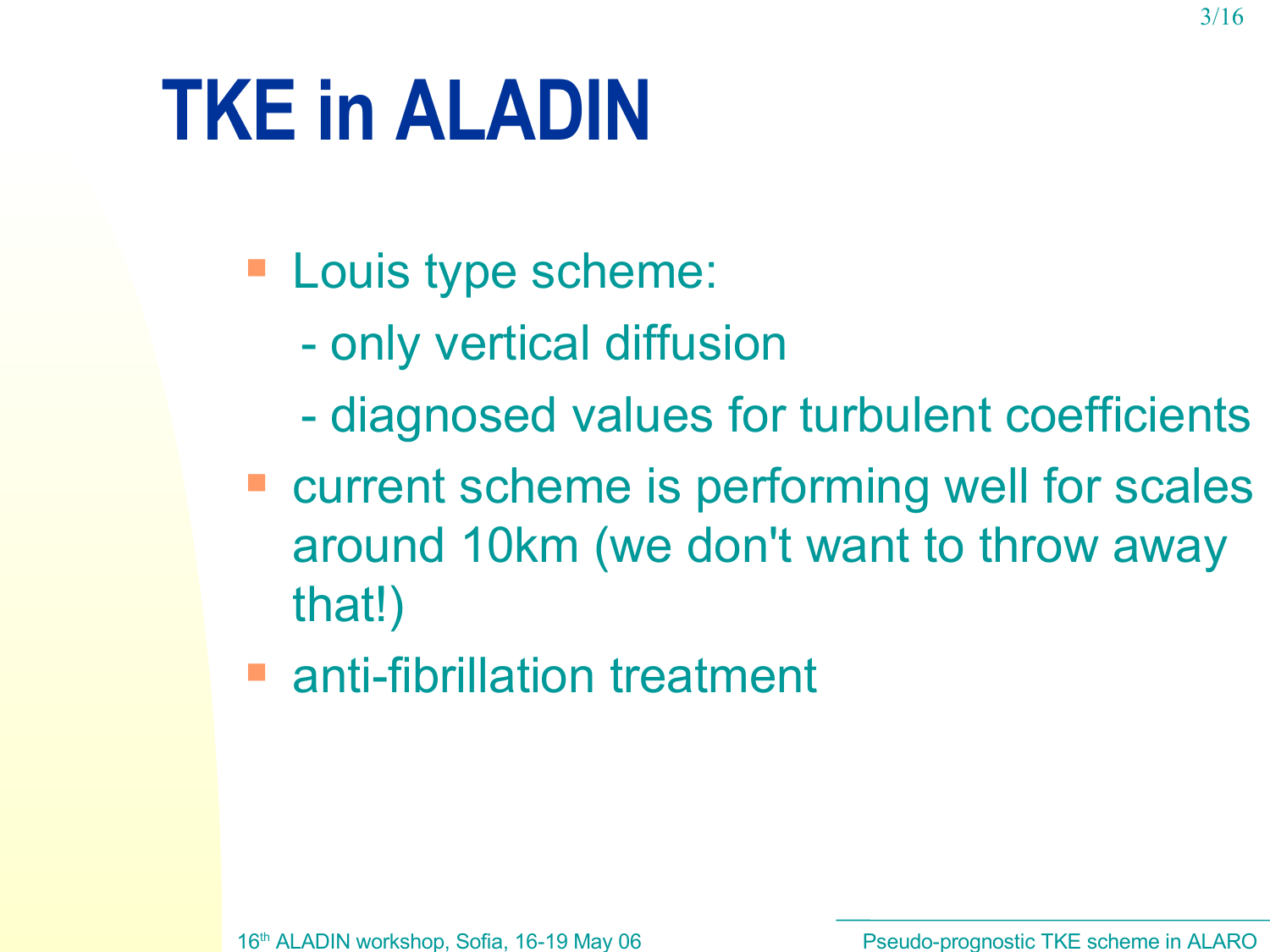#### **Pseudo what?!**

- still compute diagnosed coefficients
- replace full TKE equation with a pseudo one (such that its solution will be the diagnosed coefficients)
- **F** follow and extend the idea of Redelsperger, Mahé and Carlotti (2001)
- **number 20 and 20 and 20 and 20 and 20 and 20 and 20 and 20 and 20 and 20 and 20 and 20 and 20 and 20 and 20 and 20 and 20 and 20 and 20 and 20 and 20 and 20 and 20 and 20 and 20 and 20 and 20 and 20 and 20 and 20 and 20 a**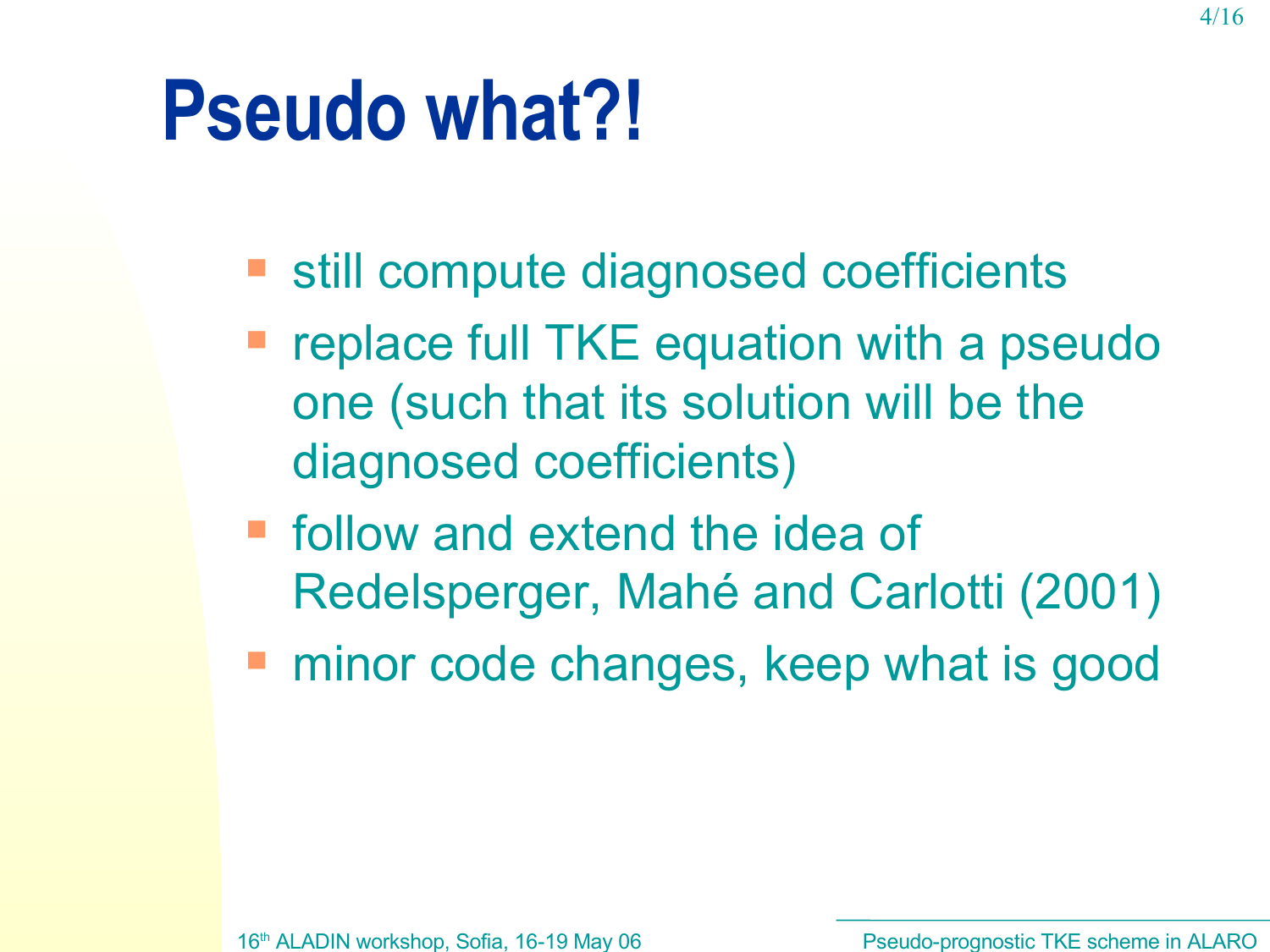# **Full TKE going pseudo**

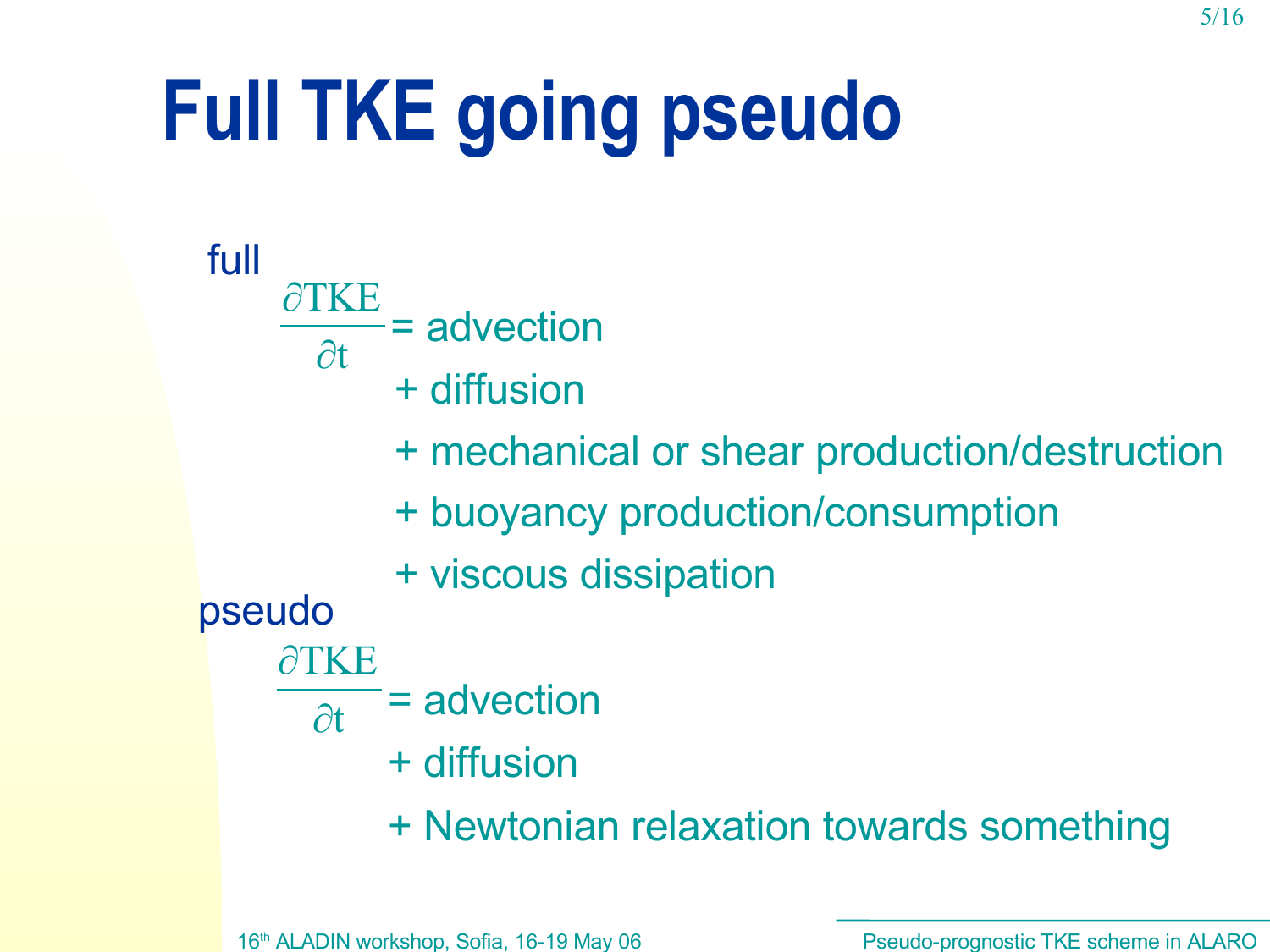#### **Pseudo prognostic TKE equation**

)  $\widetilde{\bm{\Sigma}}$ (  $1 \partial$   $K \partial E$  1  $(E)$ t E  $\widetilde{E}-E$ *z E K z*  $Adv(E) + \frac{1}{2} \frac{C}{2} \rho K_E \frac{CL}{2} + \frac{1}{2} (E \partial$  $\partial$  $\partial$  $\partial$  $= Adv(E)+$  $\partial$  $\partial$  $\pmb{\mathcal{E}}$  $\tau$  $\rho$  $\rho$ 

Where do we get  $K_{\scriptscriptstyle E}^{},\tau_{\scriptscriptstyle \varepsilon}^{},\widetilde{E}$  $\widetilde{\bm{\pi}}$  $\sigma_{\varepsilon},\bar{E}$  from? And what do we relax towards?  $|\widetilde{E}|$  $\widetilde{\bm{\Pi}}$ 

16th ALADIN workshop, Sofia, 16-19 May 06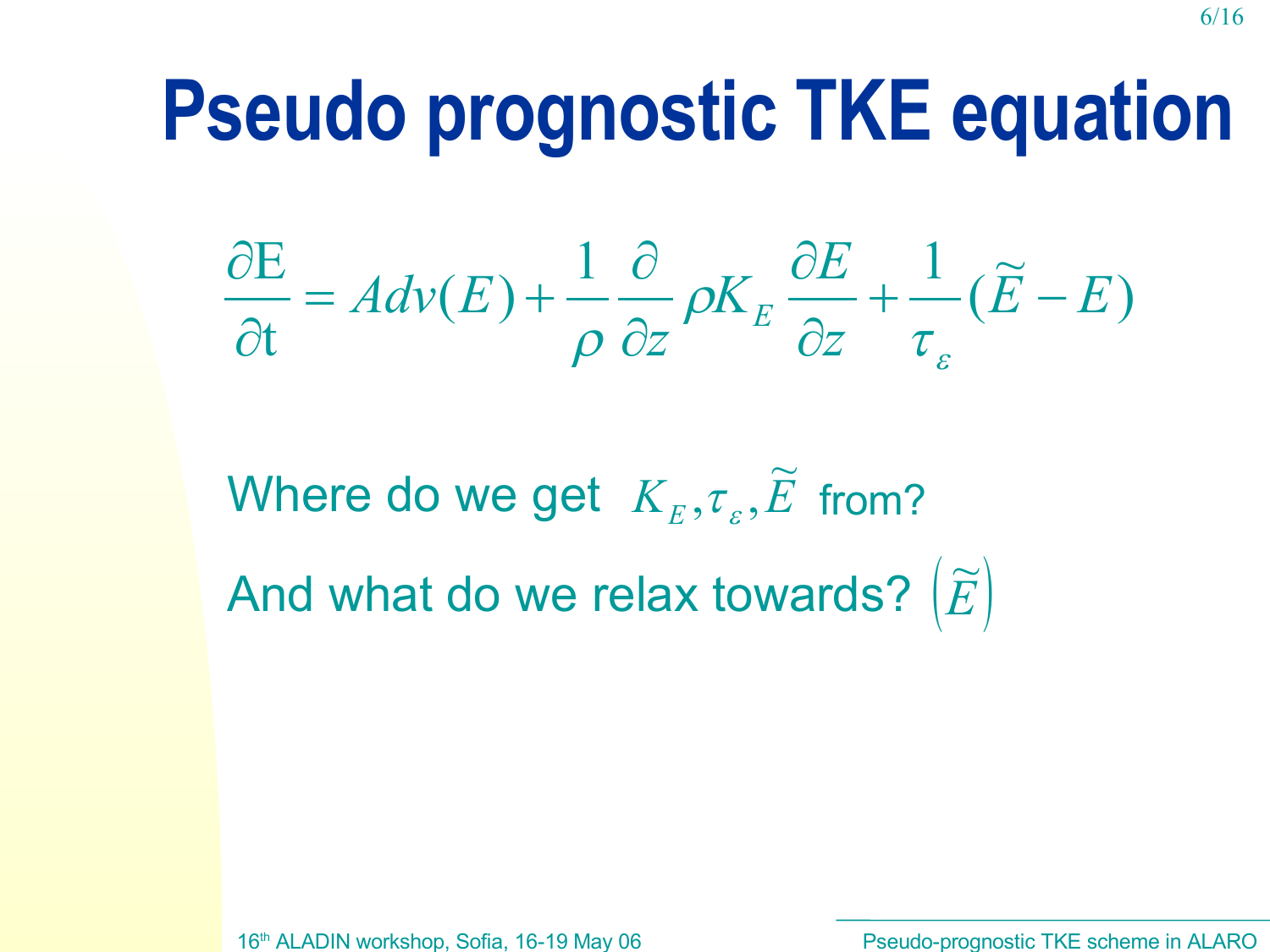# **Procedure (1)**

 $K_*,\tilde{K}_*,\tilde{K}_m,\tilde{K}_h\Rightarrow K_m,K_h$  $\widetilde{\boldsymbol{\nu}}$ ,  $\widetilde{\boldsymbol{\nu}}$ ,  $\widetilde{\boldsymbol{\nu}}$  $,K_*,\tilde{K}_m,\tilde{K}_h\Rightarrow$  $\overline{X_{_E},\tau_{_E}})$  $\widetilde{\bm{\Pi}}$  $f(E,\widetilde{E},K_{\overline{E}},\overline{\tau}_{\varepsilon})$ *dt dE* =  $E \Rightarrow K_*$  $, K_{_E}, \tau_{_E}$  $\widetilde{V} \longrightarrow \widetilde{V} \longrightarrow \widetilde{F}$ ,  $\widetilde{\widetilde{\boldsymbol{\nu}}}$  $\widetilde{K}_m, \widetilde{K}_n \Rightarrow \widetilde{K}_* \Rightarrow \widetilde{E}, K_E$ 

16th ALADIN workshop, Sofia, 16-19 May 06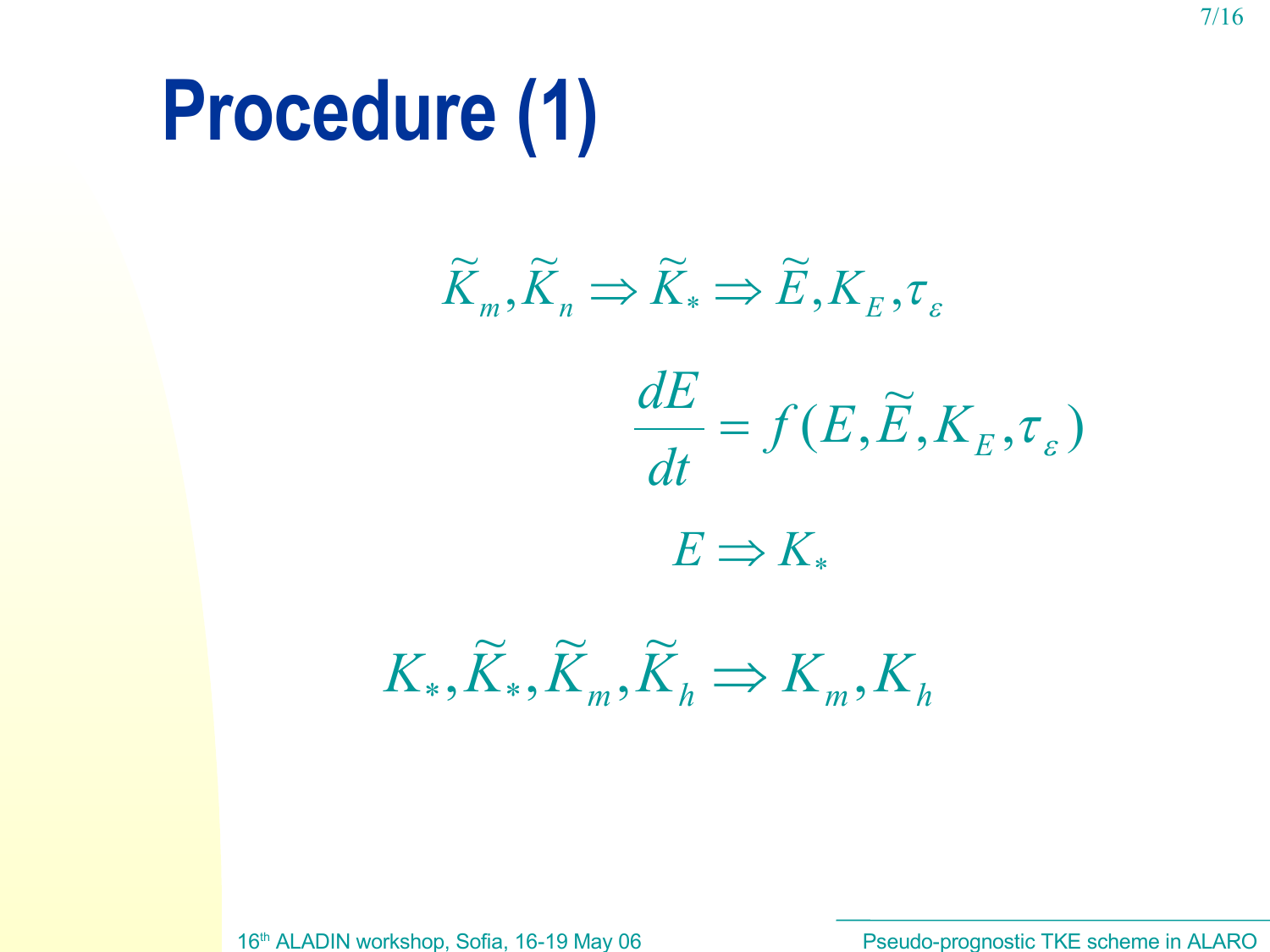### **RMC01**

- match subgrid scale turbulence scheme ("full TKE scheme") and similarity laws (Monin-Obukhov) at surface
- **E** extension of RMC01: extend this to the whole depth of the atmosphere (not just  $l = \kappa z$  )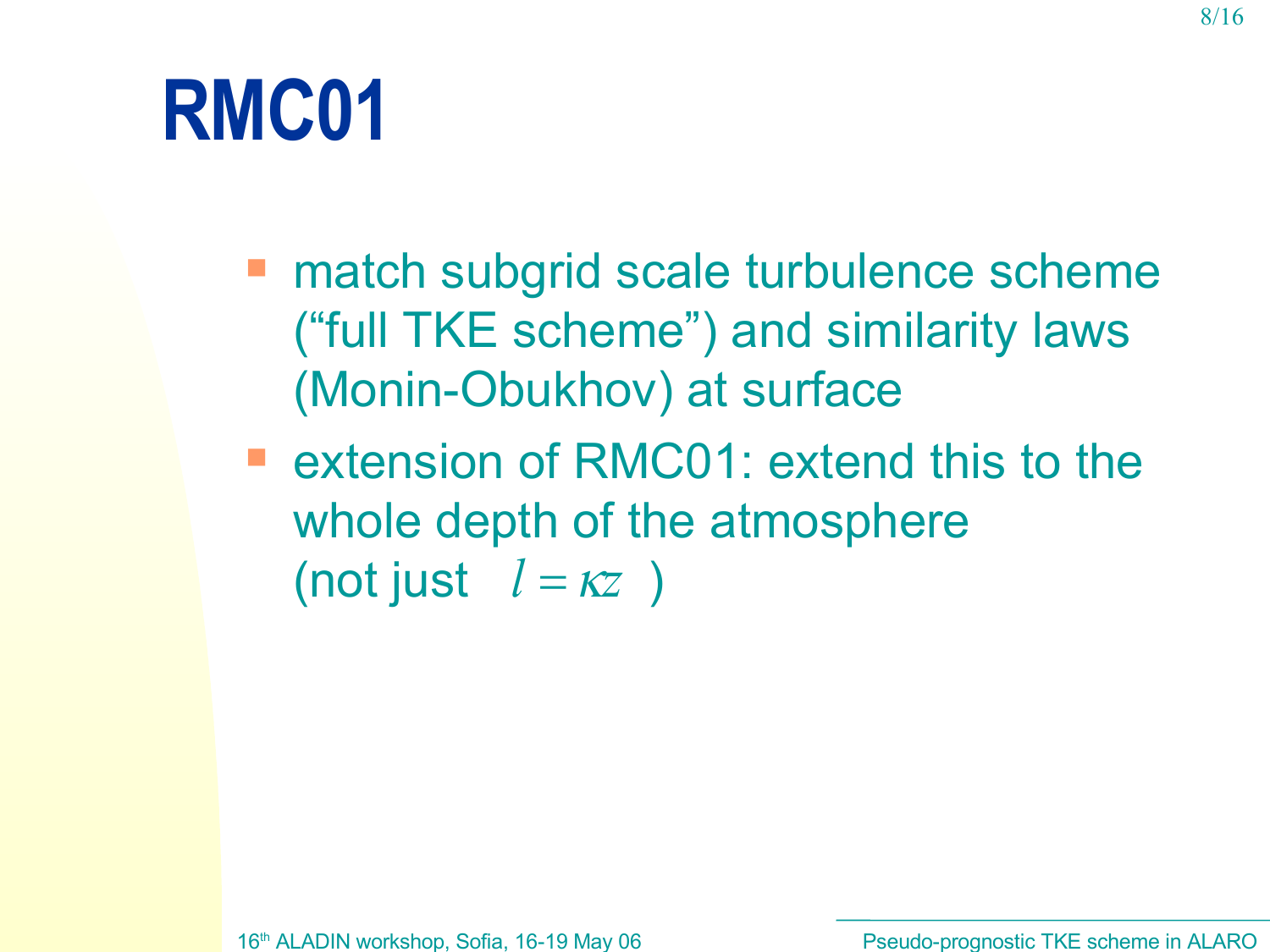#### **Procedure (2)**

$$
\widetilde{K}_{m}, \widetilde{K}_{n} \Rightarrow \widetilde{K}_{*} = K_{n}^{1-\gamma} K_{m}^{\gamma} \Rightarrow \widetilde{E} = \left(\frac{\widetilde{K}_{*}}{\nu l_{m}}\right)^{2}
$$
\n
$$
\widetilde{K}_{m}, \widetilde{K}_{n} \Rightarrow \widetilde{K}_{*} \Rightarrow \widetilde{E}, K_{E_{1}}, \tau_{\varepsilon}
$$
\n
$$
K_{E} = \frac{l_{m}}{\nu} \sqrt{E_{2}}, \frac{1}{\tau_{\varepsilon}} = \frac{\nu^{3}}{l_{m}} \sqrt{E_{2}}
$$
\n
$$
\frac{dE}{dt} = f(E, \widetilde{E}, K_{E}, \tau_{\varepsilon})
$$
\n
$$
E \Rightarrow K_{*} \qquad K_{*} = \nu l_{m} \sqrt{E}
$$
\n
$$
K_{*}, \widetilde{K}_{*}, \widetilde{K}_{m}, \widetilde{K}_{n} \Rightarrow K_{m} \equiv K_{m} \left(\frac{\widetilde{K}_{m}}{i\widetilde{K}_{*}}\right), K_{n} = K_{*} \left(\frac{\widetilde{K}_{h}}{\widetilde{K}_{*}}\right)
$$

The only tuning parameter:  $v \approx 0.5$ 

16<sup>th</sup> ALADIN workshop, Sofia, 16-19 May 06 **Pseudo-prognostic TKE scheme in ALARO**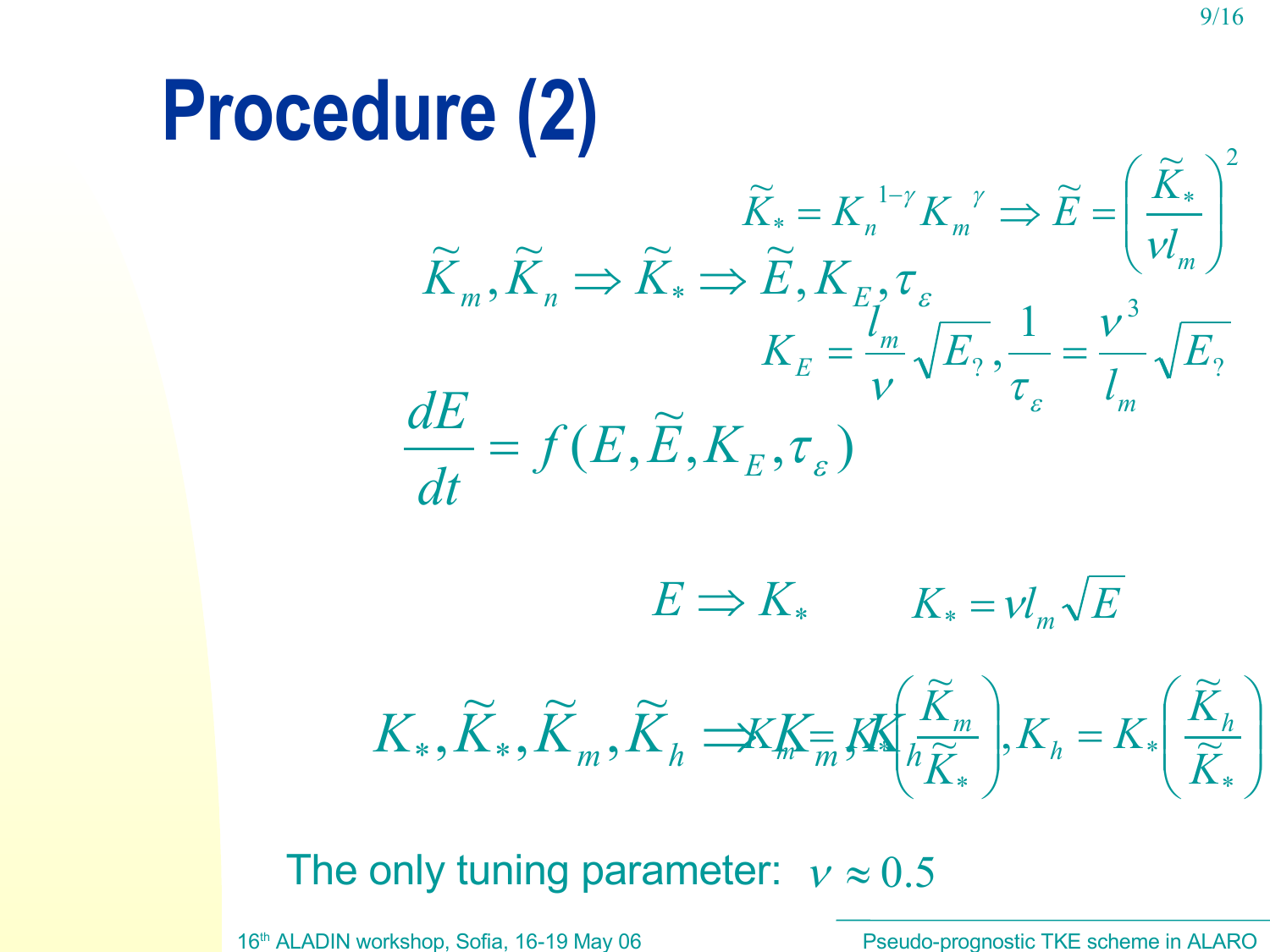# **Algorithmics**

- $\blacksquare$  three level stencil in the vertical for the Newtonian relaxation ( $\tau_s$ s are on half levels) [a relaxation for a given layer is a weighted average of relaxations on neighbouring half levels]
- such a relaxation operator is compatible with the diffusion one – the matrix is diagonal dominant and the solution is linearly stable
- 16<sup>th</sup> ALADIN Workshop, 3 16-19 May 06 Pseudo-prognostic TKE scheme in ALARO **nake sure that the diffusion part is** dominant (no oscilating mode coming from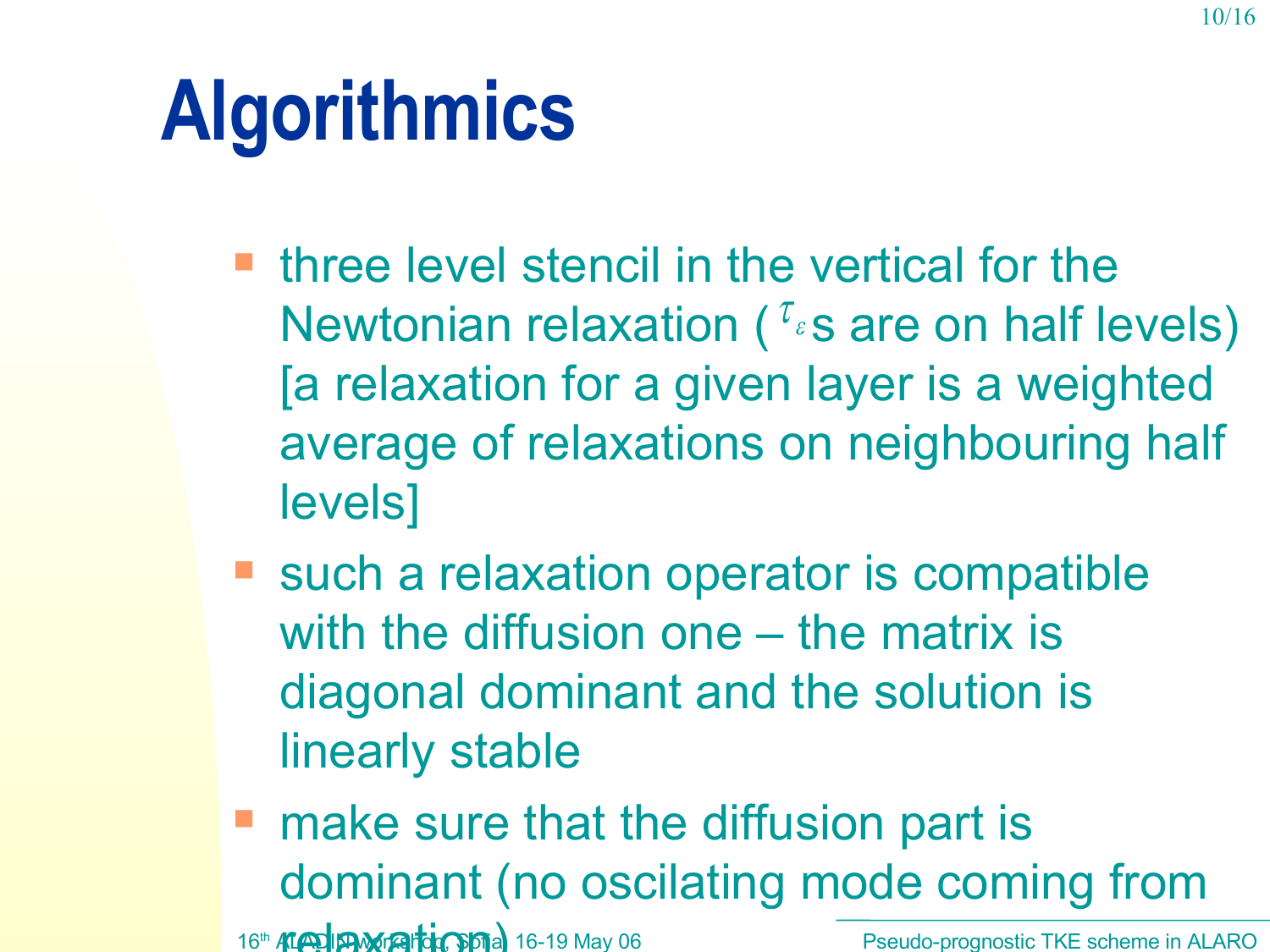#### **Results (1)** Academic test with 1D model: GABLS II experiment

PBL height

GABLS II experiment, 100 vert. levels



16th ALADIN workshop, Sofia, 16-19 May 06

Pseudo-prognostic TKE scheme in ALARO

11/16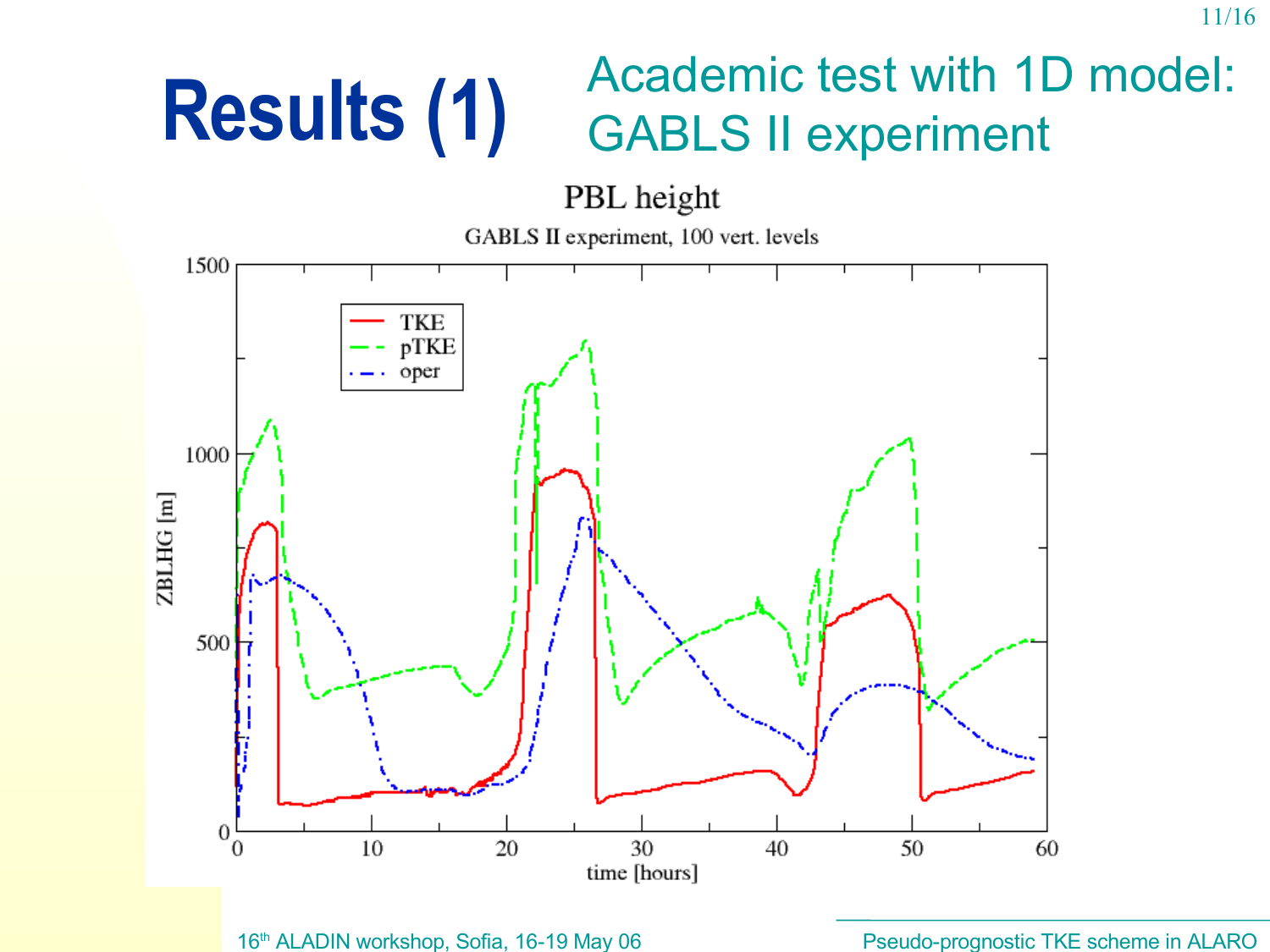#### **Results (2)** Academic test with 1D model: GABLS II experiment

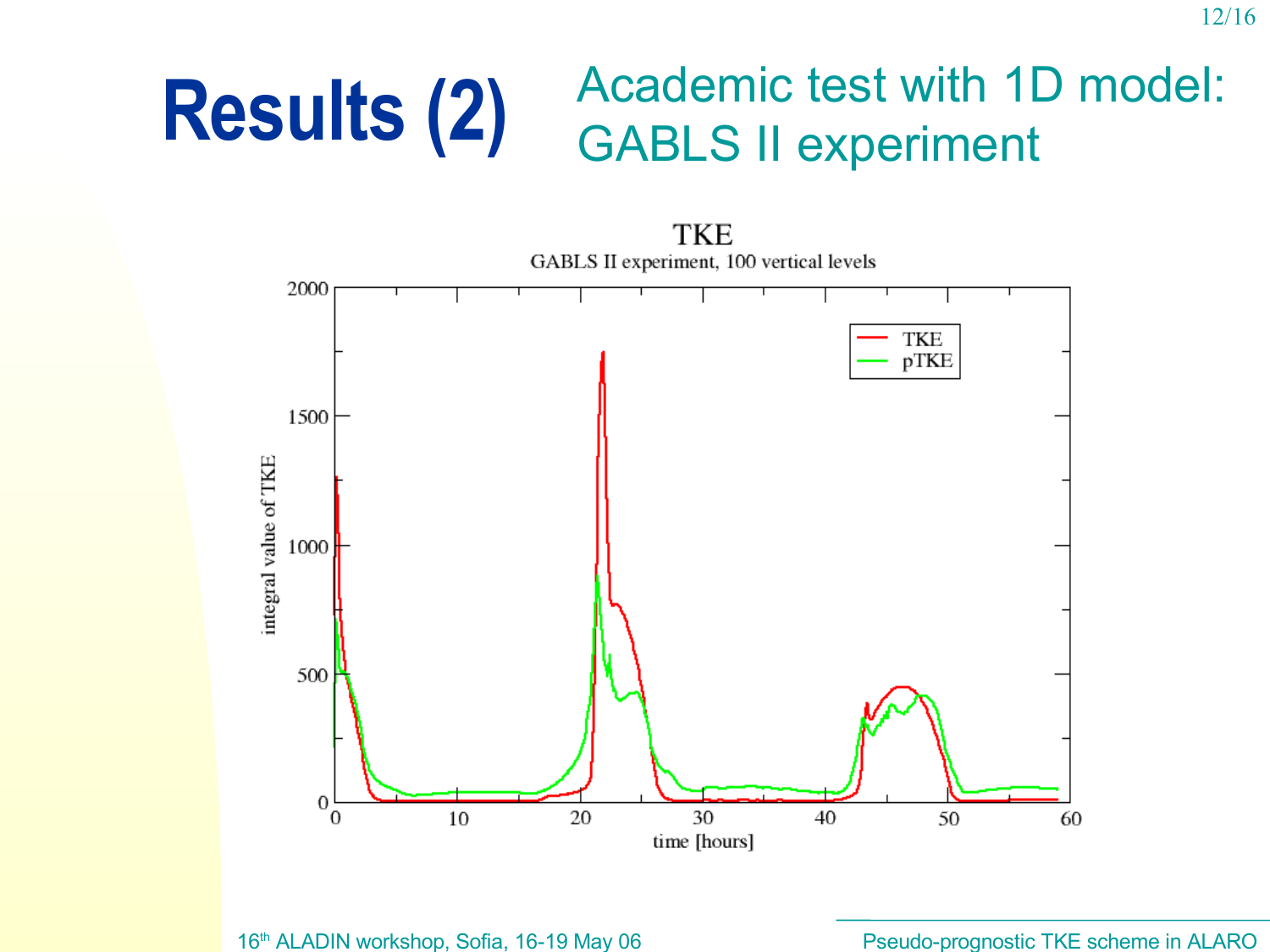# **Results (3)**



16<sup>th</sup> ALADIN workshop, Sofia, 16-19 May 06 **Pseudo-prognostic TKE scheme in ALARO** 

13/16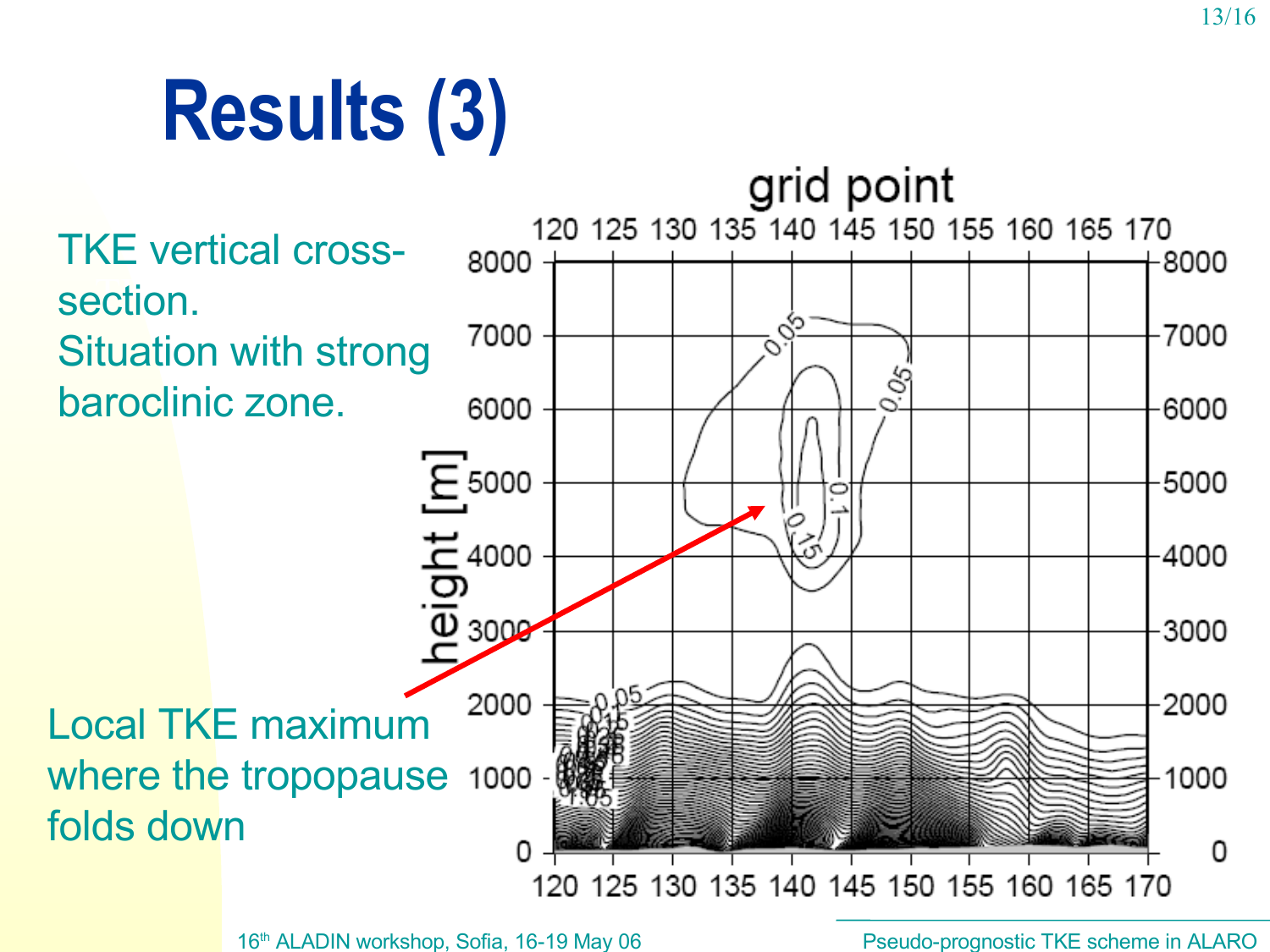#### **Results (4)** Parallel suite scores, Dec <sup>2005</sup>



RMSE difference maps pTKE – Oper, vs TEMPs (8 days): left geopotential (m); right: temperature (K). Negative values (color) -> e-suite is better.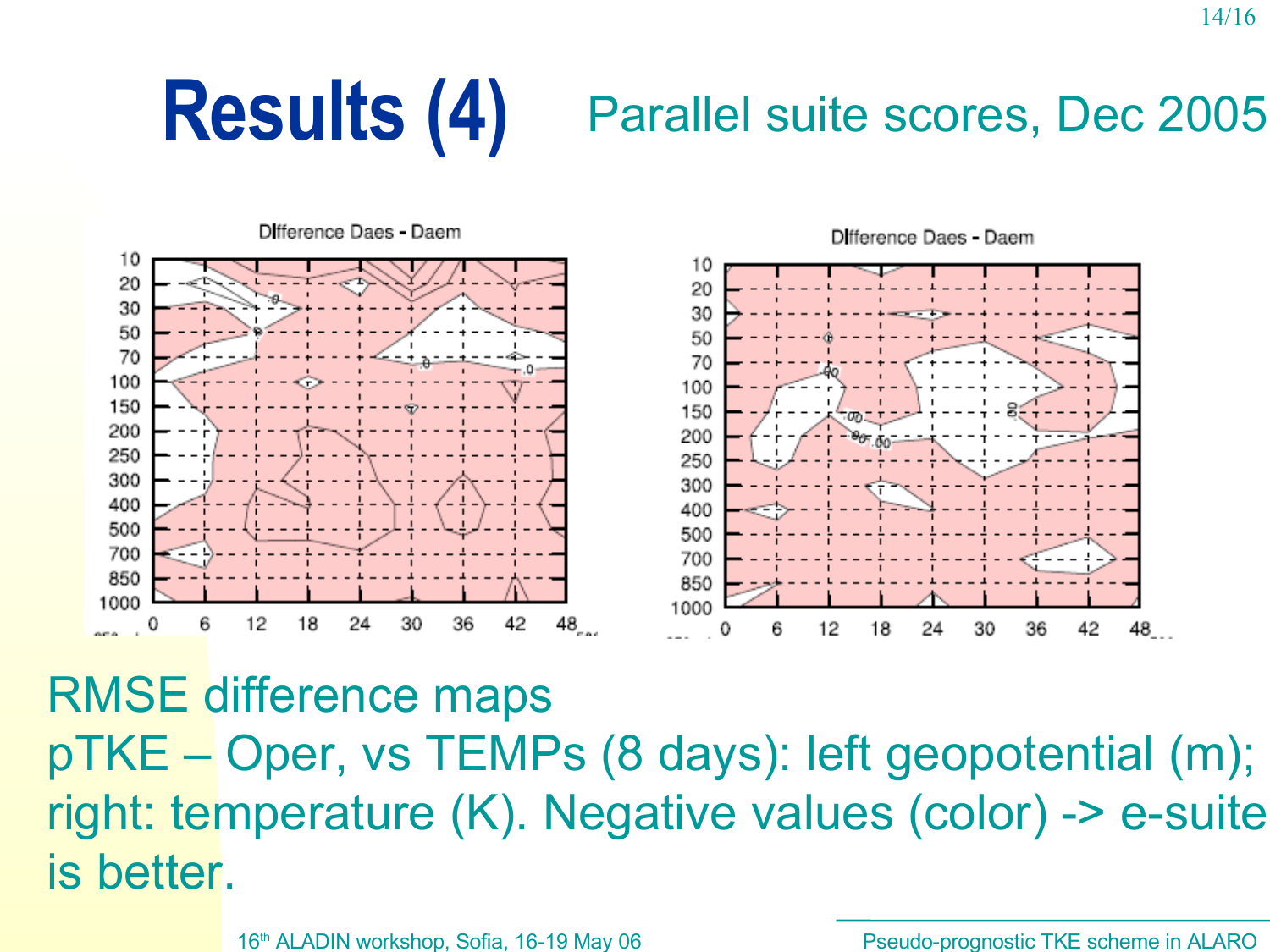### **Results (5)** Parallel suite scores, Dec <sup>2005</sup>



Bias: black solid: operational, red dashed: pTKE

16<sup>th</sup> ALADIN workshop, Sofia, 16-19 May 06 **Pseudo-prognostic TKE scheme in ALARO** 

15/16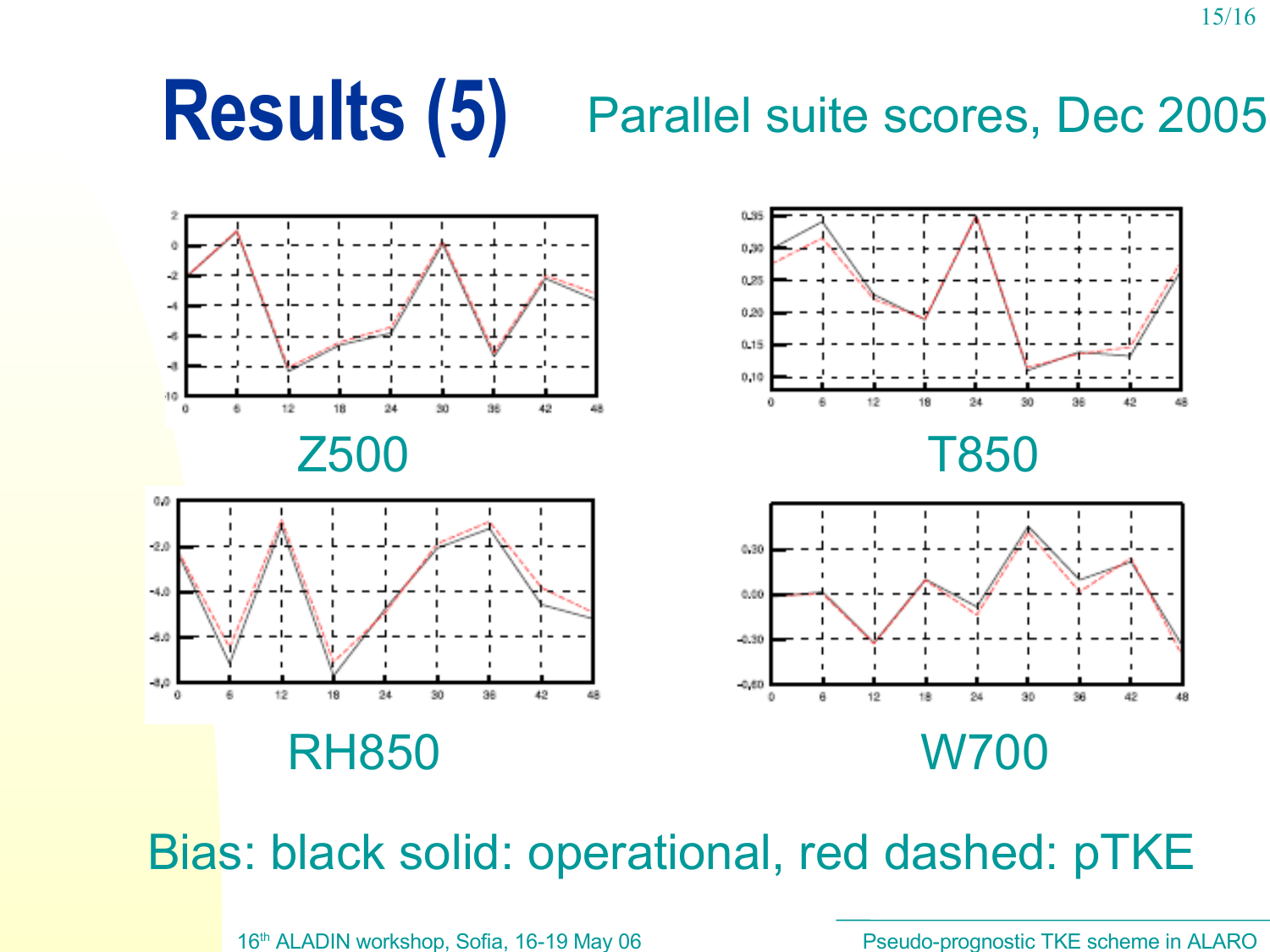# **Conclusions**

- time stability for long time steps
- **Stable vertical staggering full level TKE** values – no problems with SL advection
- **anti-fibrilation treatment is very easily** applicable
- Ks are on half levels suitable choice of Im fixes potential problems
- SLHD works well with precise SL interpolators (not necessary to use QM)
- pTKE is able to mimic fTKE provided one can compute differently, taking into account more precisely shear and buoyancy production/consumption and mixing lentgh specification as well (future work....) U<br>Fz